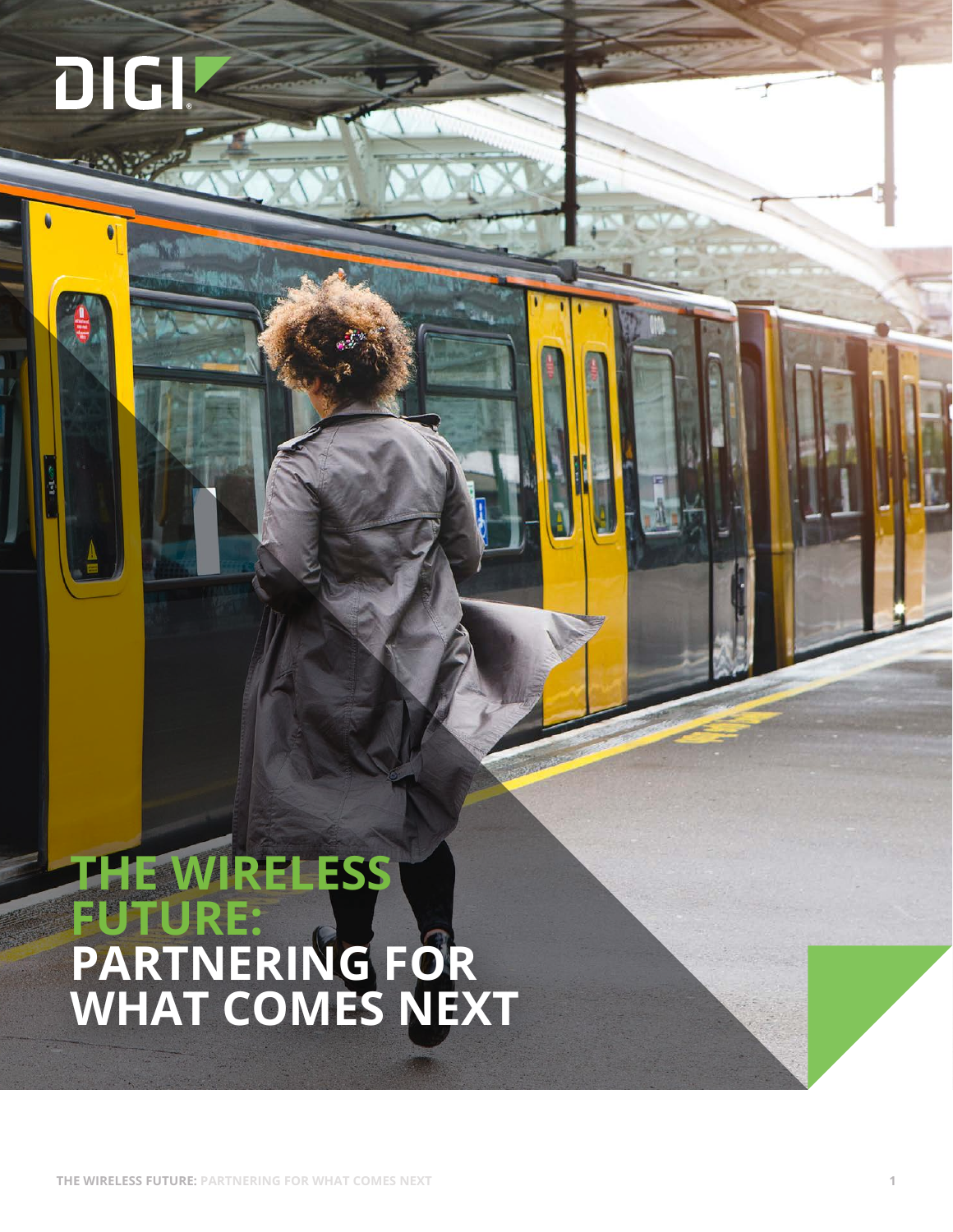# $DIGI^{\blacktriangledown}$

| a. IoT insight and application case studies   |  |
|-----------------------------------------------|--|
| b. Digi offers both experiences and solutions |  |
| c. Uncover new opportunities together         |  |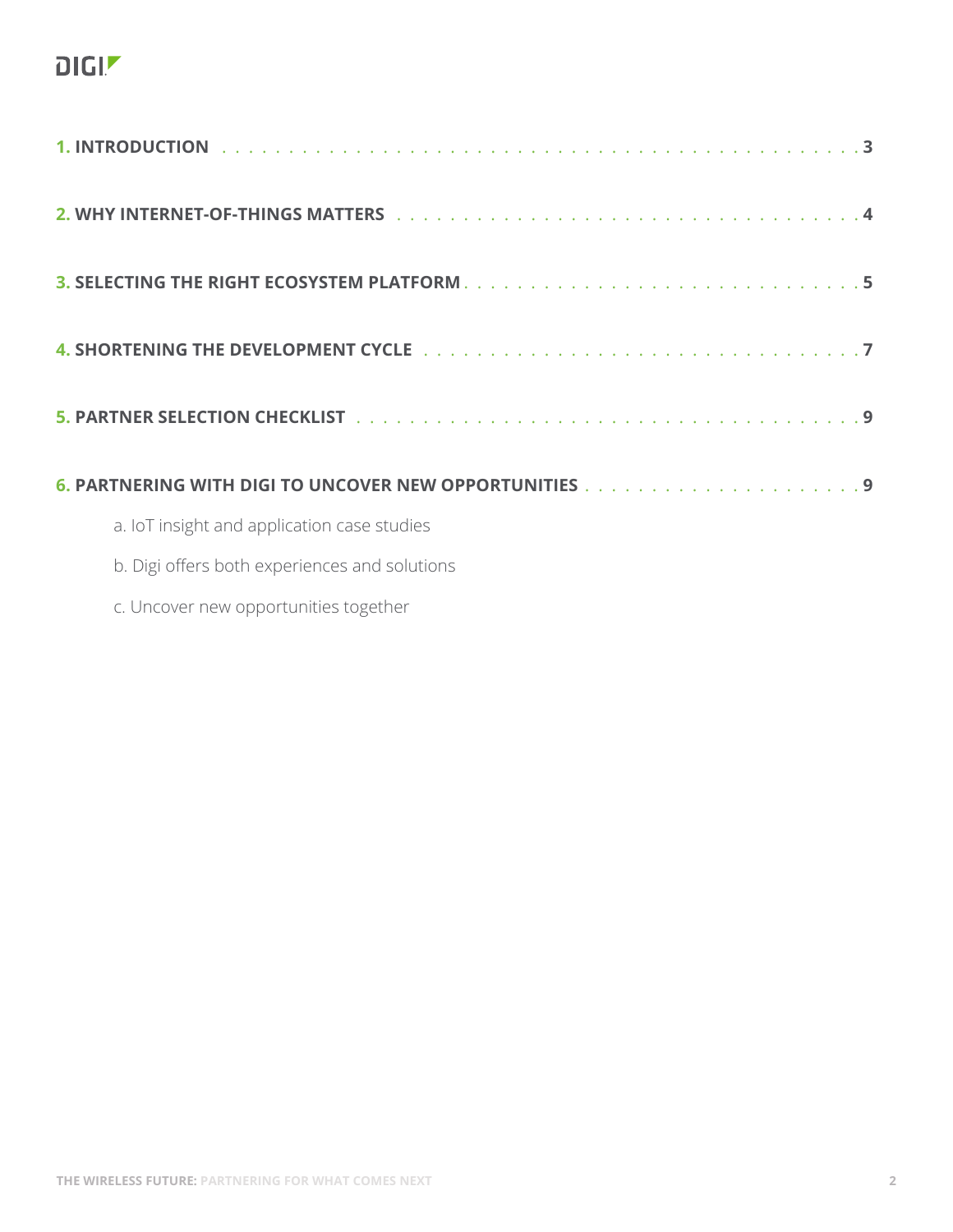

# **THE WIRELESS FUTURE: PARTNERING FOR WHAT COMES NEXT**

# **1. INTRODUCTION**

Cloud computing and the Internet of Things (IoT) have created opportunities not thought to be possible before. The idea of connecting devices and sensors over the cloud enables many new applications such as Industry 4.0, asset tracking, connected cars, telehealth and much more. Suddenly, many operational experts in vertical segments such as agriculture, the petroleum and oil industry, manufacturing, and more are becoming deeply involved in the Internet of Things. They are partnering with experts in IoT to provide complete solutions to their clients. The future is bright with more IoT applications, 5G network and Low-Power Wide Area Networks (LPWAN) being developed. And this is just the beginning.

Major firms around the world are investing in IoT. Cisco, GE, IBM, Google, Baidu and Siemens are among the leaders. SoftBank, the Japan-based telecom giant and owner of ARM (UK) and Sprint (USA), is investing heavily in IoT. Its newly acquired Encored USA will provide a platform service, "Enertalk", that offers analysis of real-time energy data with their IoT devices in roughly 100,000 households worldwide. Without question, the world is going IoT. Dell recently announced it would spend \$1 billion to form an IoT division to drive new business. IBM has created a Watson IoT platform to support IoT. The list goes on.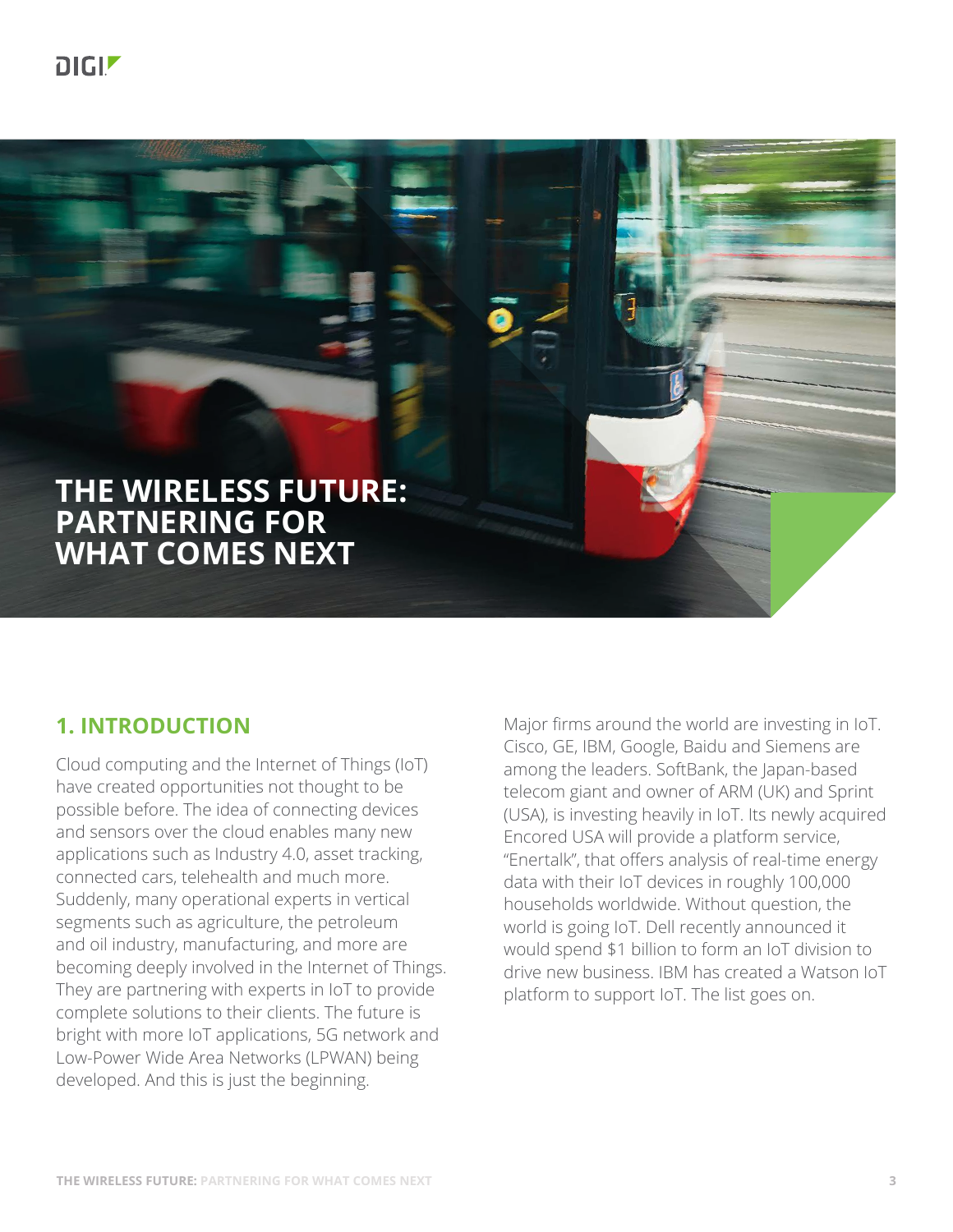# **2. WHY INTERNET-OF-THINGS MATTERS**

IoT enables enterprise companies to access realtime data in remote devices and sensors enabling increased productivity and better customer experiences. By way of illustration, Dell's IoT team found that by continuously monitoring the performance of machines on the production line, a factory can prevent production down time.

"Industry 4.0," published February 2016 under the auspices of the European Parliament's Committee on Industry and Research and Energy (ITRE) and authored by Centre for Strategy & Evaluation Services LLP, estimated that productivity improvements would increase revenue €90-150 billion (\$106-176 billion) over the next 5-10 years. Germany's GDP would increase €30 billion (\$35 billion) or 1 percent per year based on demand for new equipment and data applications. Industry 4.0 will be a game-changer for the EU manufacturing ecosystem. IoT is also changing healthcare, city planning, traffic control, agriculture, transportation and asset tracking, smart energy, enterprises and more. At the Microsoft IoT in Action event earlier this year, Microsoft asked their audience what they need to know about doing business in IoT. The consensus included things like how to make money, how to get started, and deployment of products after they are completed.

So how is IoT going to deliver on these promises? According to the State of the IoT Market: Our 2017 Report by Verizon (updated in Sept. 2017), IoT adoption is accelerating and expanding into all industries.

**•** IoT is playing a key role in almost every industry in helping to increase operational efficiency and new growth.

- **•** Monitoring performance of machine and operation is not new. But now it has become enterprise-level, which is why most large firms are looking into IoT, fueling its growth.
- **•** At the same time, low-power networks (LPWAN) related projects help organizations to reduce cost.

In short, LPWAN IoT solutions can deliver better system efficiency by monitoring operational performance. Achieving that requires implementing of LPWAN products that can seamlessly connect to the carrier network and choosing the right ecosystem platform.

## **Low-Power Wide Area Network (LPWAN) in the context of IoT**

Many IoT applications are battery-powered such as wearable healthcare devices, smart agriculture and asset tracking, and thus require longer battery lives. Low-Power Wide Area Network (LPWAN) devices are used to support low-power IoT. In short, two categories of LPWAN are available; cellular and non-cellular. Many of these machine-to-machine (M2M) devices can run for 5 to 10 years without changing batteries. M2M applications usually are lower speed (in kilobits per second). The applications of LPWAN and M2M are broad. They include:

- **•** Telehealth patient monitoring and fitness
- **•** Smart cities and buildings traffic control, building energy management
- **•** Smart agriculture
- **•** Transportation
- **•** Water safety and facility management
- **•** Smart grid and energy management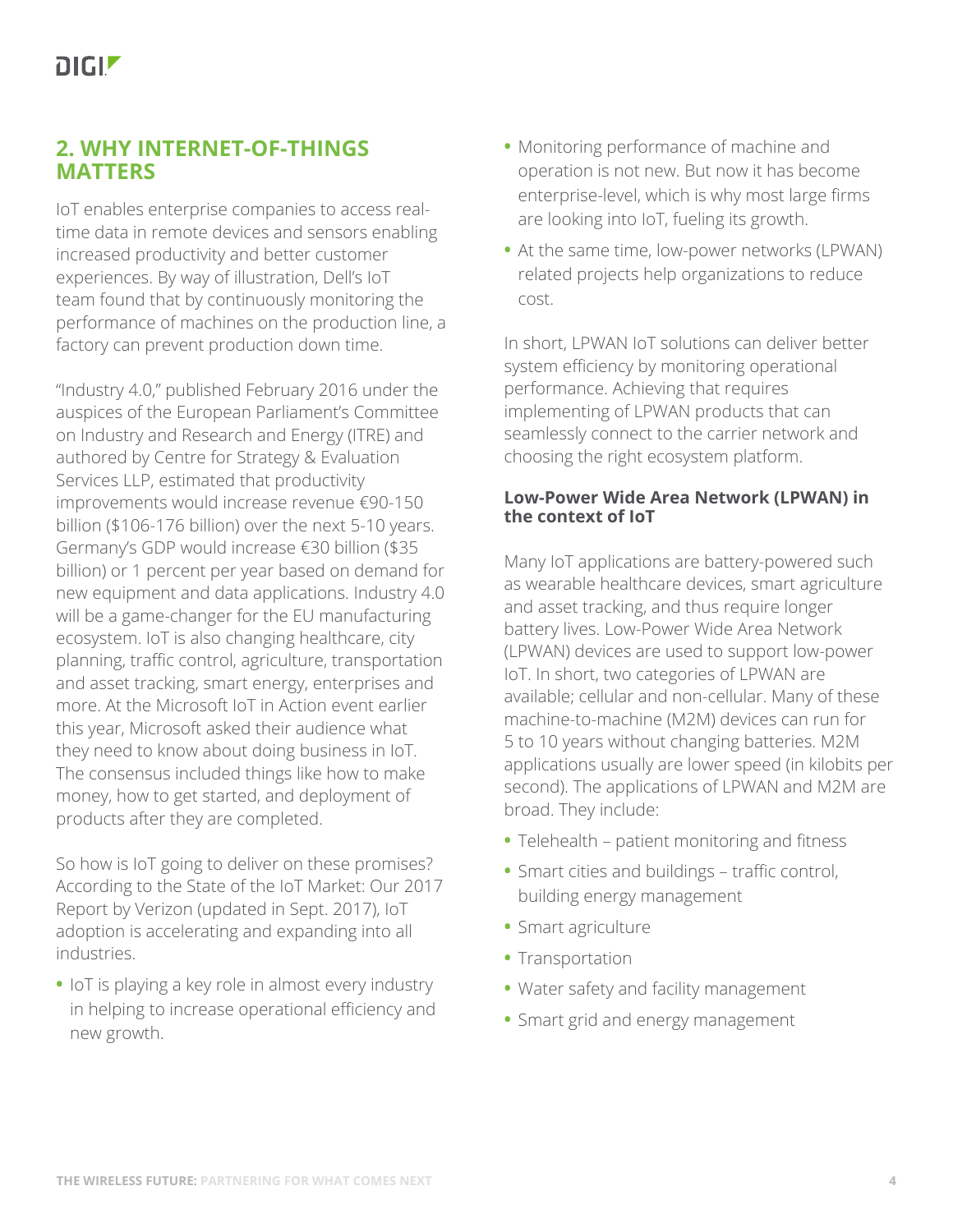Berg Insight, a market research firm, projected the global shipments of cellular IoT devices will grow to 530.1 million units in 2022 up from 155.6 million units in 2016, a 22.7 percent compound annual growth rate (CAGR). In the same period, annual shipments of LoRa and SigFox will be 50–100 million units each by 2022. The cellular IoT market represents broader opportunities for device makers, resellers, OEM and system integrators without having to build out LoRa networks.

With the growth potential of cellular IoT, all major telecom carriers are gearing up. The top three carriers, AT&T, T-Mobile and Verizon, are moving forward with cellular-based IoT networks. The Third Generation Partnership Project (3GPP), a global standardization body that defines standards and has representatives from tier 1 carriers, has released the 3GPP Release 13 that supports LTE-M and NB-IoT. Other versions are expected to follow.

Verizon is taking the lead with its LTE-M roll-out this year. Additionally, Verizon also provides an IoT platform called ThingSpace. Developers can create LTE-M devices with secured end-to-end connections. Currently, about 14,000 developers worldwide cover more than 175 countries.

## **3. SELECTING THE RIGHT ECOSYSTEM PLATFORM**

Implementing IoT can be complex. Not only because it has many moving parts, it is also hard to predict the future. IoT solutions are complex, and many parts need to play together. As shown in Figure 1 on the next page, products (hardware and software) need to function well and with network connectivity attached to product databases and

application platforms which are dictated by the rules of analytics engines. Additionally, external information sources are connected to the analytics engine, with identity and security considerations throughout the system design. So what is the best way to choose a product and ecosystem platform? **SEE FIGURE 1** (pg. 6)

## **Here are some helpful hints on choosing a solution:**

- **•** What features do you need (speed, cost, security)? This will determine which wireless technology platform you want to use.
- **•** What is the market potential of the platform? According to Berg Insight's research, the projection for cellular IoT is 5-10 times the size of the other offerings. This means the cellular IoT (LTE) market will offer more opportunities to device makers, integrators and resellers. Additionally, the bigger the market, the bigger the ecosystem and community, and the easier it is to get support.
- **•** Which of the LTE technologies (4G LTE, LTE Cat1, LTE-M or NB-IoT) should you choose? If you are looking for low-cost, M2M connections that require less than 1 Mbps, then LTE-M and NB-IoT would be a good fit. The battery lives of both would be multiple years. Additionally, the overall cost of connection is coming down. Many M2M applications would fit this category.
- **•** Is the overall ecosystem mature? After the product is designed and installed, is it easy to scale or expand? For example, how difficult is it to install a similar system at a different location, say, in a different country? How much time and how many resources will it take?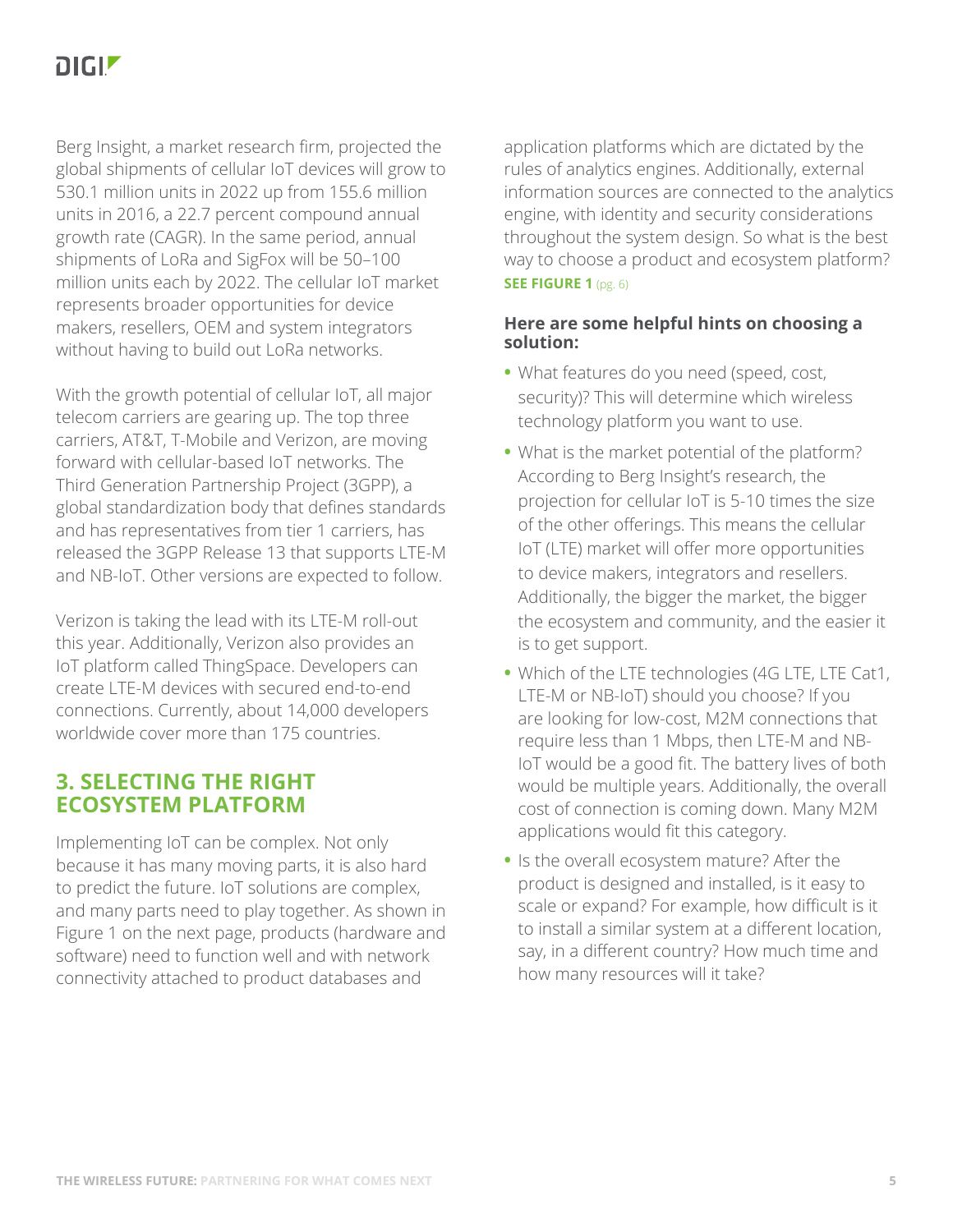### **FIGURE 1: SMART IOT ARCHITECTURE**

### **Identity and Security**

Tools that manage user authentication and system access, as well as secure the product, connectivity and product cloud layers



## **PRODUCT CLOUD**

#### **Smart Product Applications**

Software applications running on remote servers that manage the monitoring control, optimization and autonomous operation of product functions

#### **Rules/Analytics Engine**

The rules, business logic and big data analytical capabilities that populate the algorithms involved in product operation and reveal now product insights

#### **Application Platform**

An application development and execution environment enabling the rapid creation of smart, connected business applications using access, visualization and run-time tools

#### **Product Data Database**

A big-data database system that enables aggregation, normalization and management of real-time and historical product data



## **CONNECTIVITY**

#### **Network Communication**

The protocols that enable communications between the product and the cloud



#### **Product Software**

**PRODUCT**

An embedded operating system, onboard software applications, an enhanced user interface and product control components

#### **Product Hardware**

Embedded sensors, processors and a connectivity port/antenna that supplement traditional mechanical and electrical components



. . . . . . . .

#### **External Information Sources**

A gateway for information from external sources, such as weather, traffic, commodity and energy prices, social media and geomapping that informs product capabilities

#### **Integration with Business Systems**

Tools that integrate data from smart, connected products with core enterprise business systems such as ERP, CRM and PLM

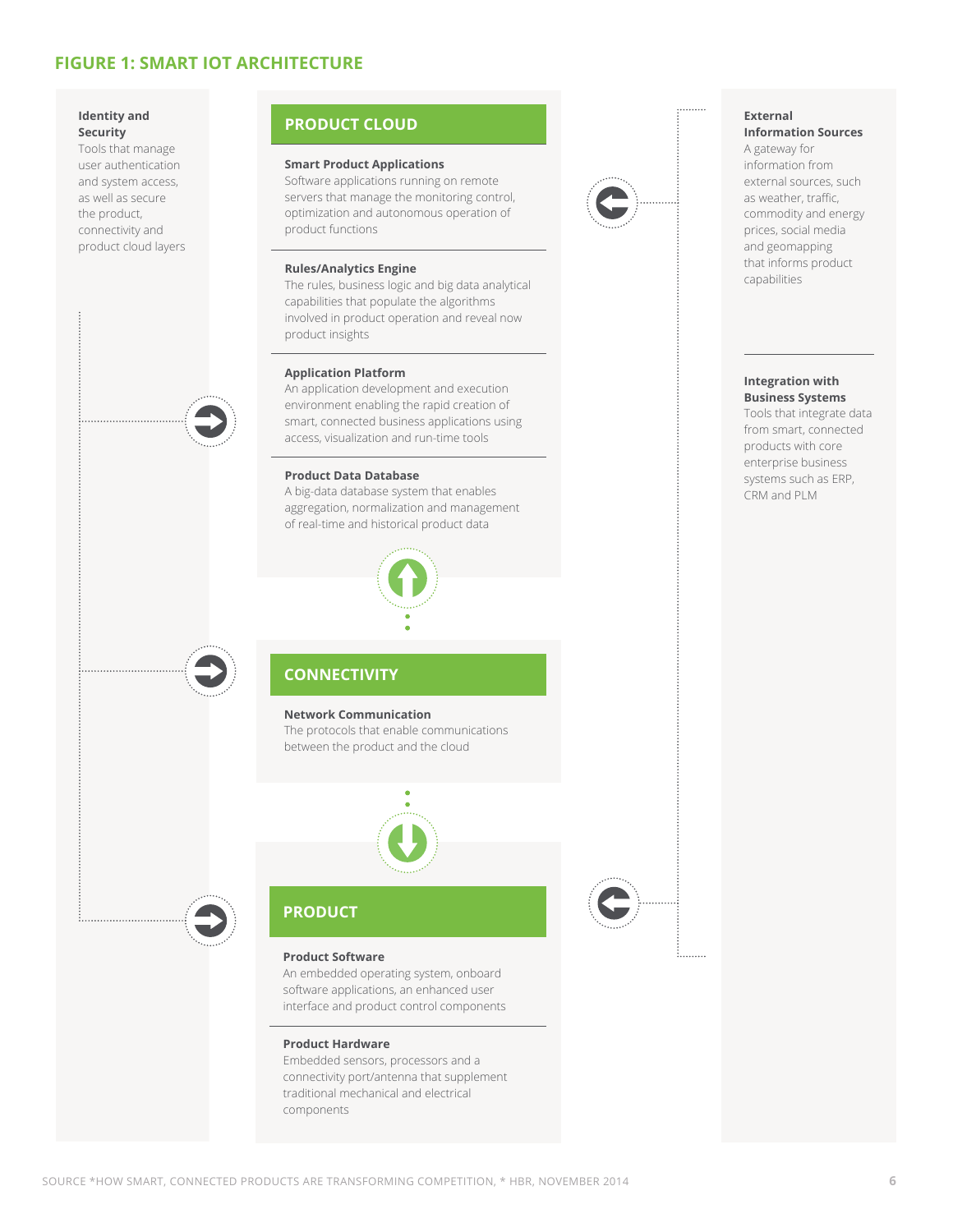# **4. SHORTENING THE DEVELOPMENT CYCLE**

Businesses are in a race to get to market. But often fast does not mean success, because a shortcut is taken – either intentionally or unknowingly. IoT Analytics, an IoT research firm, describes IoT product development as complex. They divide the development process into six phases. **SEE FIGURE 2**

- **Phase 1:** Project definition and justification the business case - Feasibility
- **Phase 2:** Design approach: build or buy Systems engineering
- **Phase 3:** Selecting the right design and integration partner **SEE SECTION 5**
- **Phase 4:** Proof and test of design concept (alpha test – internal) - Viability
- **Phase 5:** Field test and pilot run (beta test with selected customers) - Desirability
- **Phase 6:** Product launch (release to volume production) – Scale for business success

Once the business case has been decided, the next step is to figure out the design approach whether to build or buy. Most developers would initially opt for building from the ground up, but in today's IoT ecosystem this is rarely the most efficient way. The sooner one can get to the proof of concept stage, the lower the risk.

Imagine working for months on development, only to find out that the device has low market acceptance. On the other hand, with modular

options, developers can modify the design quickly and test multiple markets at the same time. For example, the devices can be tested in healthcare, agriculture, manufacturing and oil and gas at the same time. Pick the one with the warmest reception to maximize the chance of success.

Additionally, it is always faster to get to the alpha and beta stages with a proven module, and it eliminates all the unknowns and risks. Using a proven wireless product will reduce design time, troubleshooting and the long process of certification such as FCC and carrier compliance. Once the device has achieved successful commercial deployment, it is much easier to do a redesign with customer feedback and at that point it may be a good time to reevaluate whether to design the wireless module in-house.

If you have chosen to build the wireless module at phase 2, it is important to obtain all the needed certifications before formally rolling out commercial products. The following section examines the network carrier certification process.

When applying for the carrier certification, make sure the steps below are observed. This may be time consuming, but important, as the network carriers want to ensure that the wireless device is reliable and works well with the network. Here is an overview of the certification process required by most carriers. It consists of four phases: register, submit, certify and prep for market.

### **FIGURE 2**

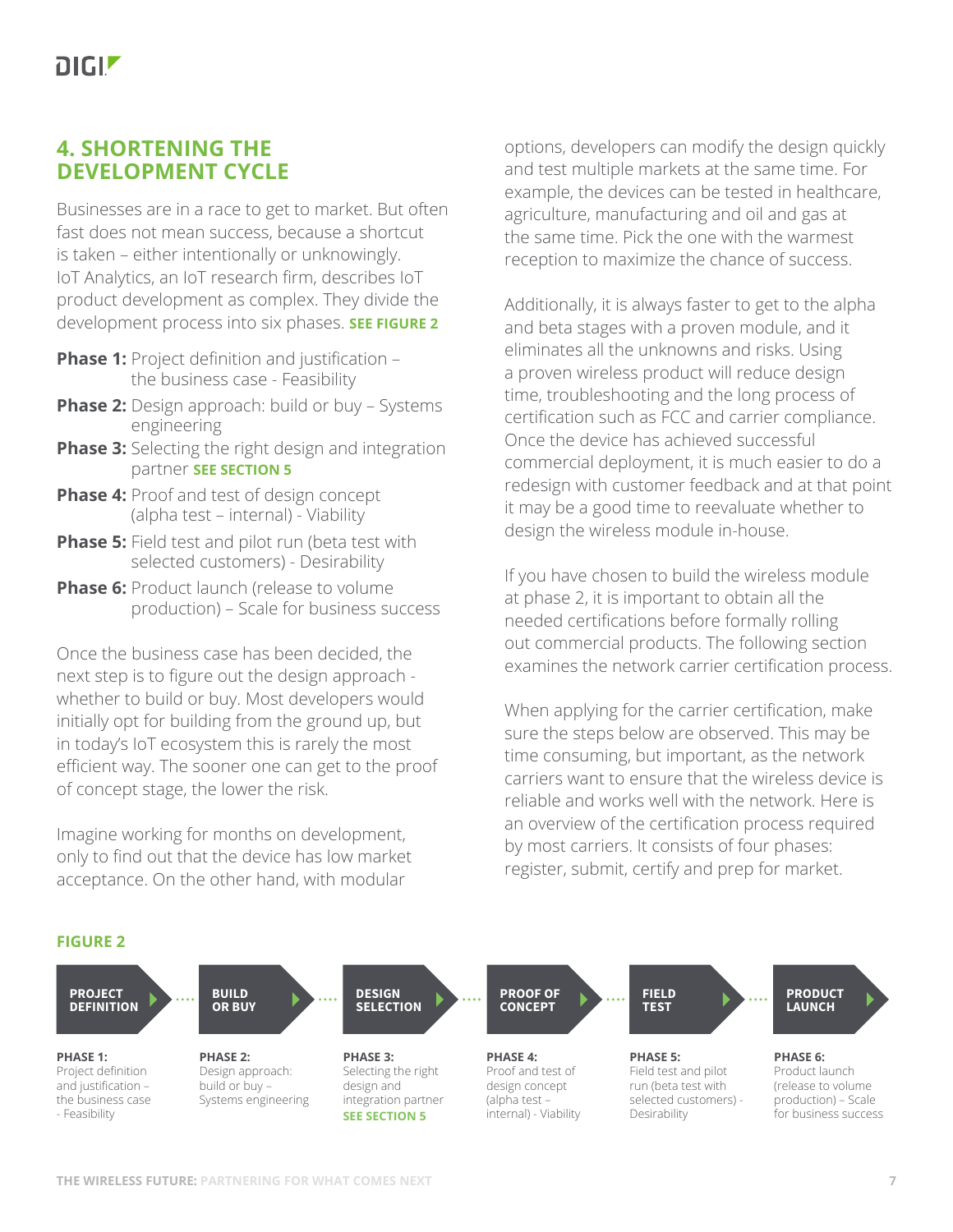## **CELLULAR CARRIER CERTIFICATION PROCESS**

- **A.** The registration process includes getting an account set up by completing the following steps:
	- Submit company registration
	- Sign a Non-Disclosure Agreement (NDA)
	- Sign a Certification Agreement (CA)
	- Provide Certificate of Insurance (COI)
- **B.** Submit all required documentation:
	- Device info
	- FCC grant
	- GCF grant
	- Picture of product
	- Supporting documents
	- User guide
	- Quick references
	- Troubleshooting
	- Lab logistics
	- Selection of lab
	- Date for lab submission

## **C.** Get certified with the following testing process: **SEE FIGURE 3**

- Submit documents to the carrier
- Submit sample to 3rd party lab
- Lab approves test results
- **D.** Prep for market includes receiving of an Open Development Certification letter and the ability to run your device on the carrier's network. Then you activate the device and upload your unique device identifiers (IMEIs) to the carrier's database. If all goes well, the device will be successfully certified.

### **FIGURE 3:**

Getting carrier certification can be expensive. Depending on how many modules are involved, it can cost over \$1 million.

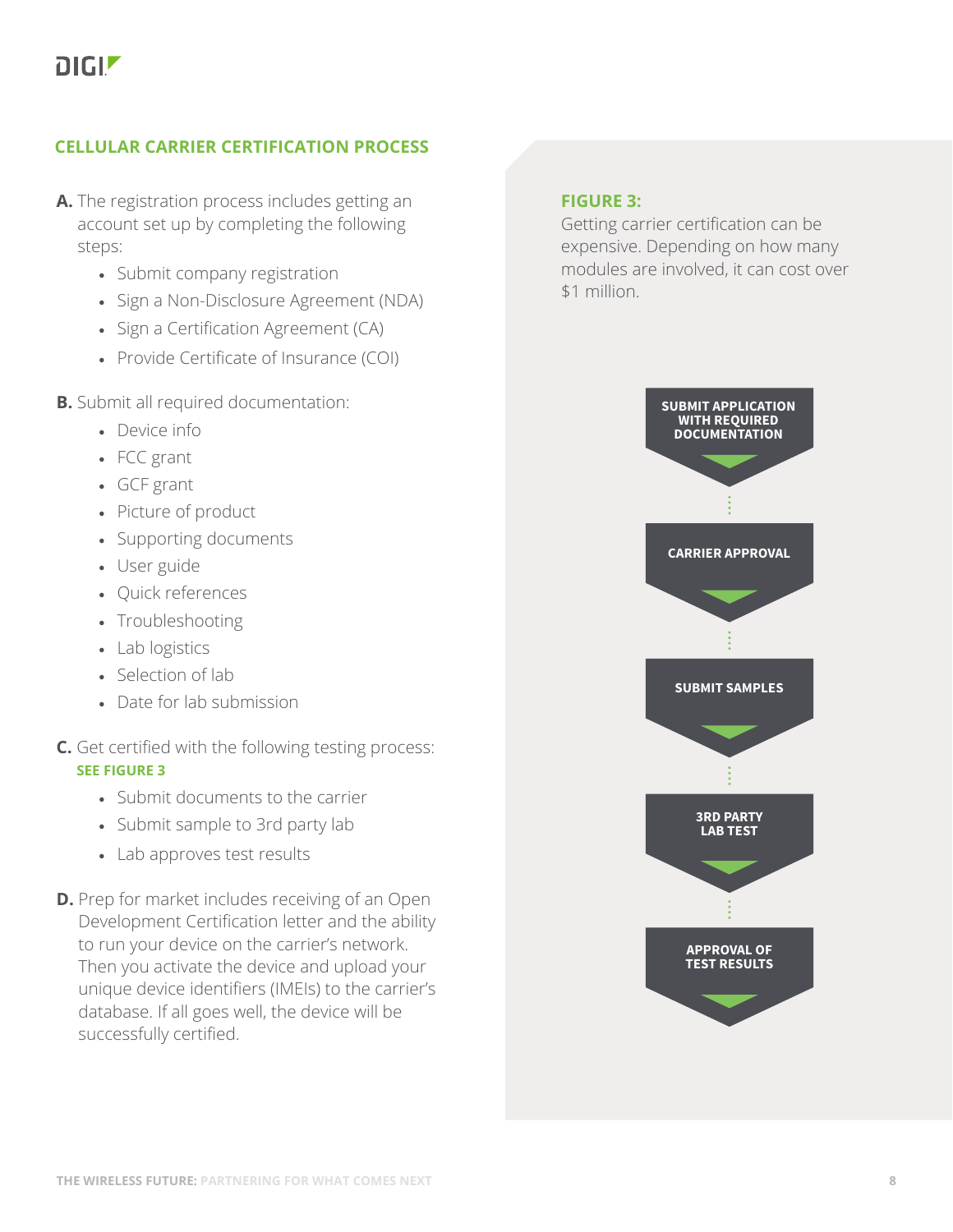# **5. PARTNER SELECTION CHECKLIST**

Building from the ground up is often either too daunting or not economical, so a trusted partner is chosen to help developers shorten the product development time, minimize risk and get product to market fast. Developers of wireless products need to consider many factors including hardware, software, RF requirements, antenna, security, certification, compliance, test and production.

This complexity highlights the value of a partner with experience specializing in wireless design; someone with extensive experience in RF, antenna design, hardware/software security, and in working with the carriers and their certification processes. Using a partner with off-the-shelf wireless solutions that have passed all the certifications already simplifies the process considerably and cuts down development time.

Transitioning products from engineering to production is time consuming. First comes the pilot run and then the field tests. The next phase is the preproduction run and final product release. Potential problems can occur in each step, causing costly delays. One possible solution is to use the off-the-shelf wireless modules offered by Digi International. This will eliminate risks because these modules have been field-proven and millions of units have been shipped for many years.

## **A checklist for finding the right partner:**

- $\vee$  Does the partner have a clear understanding of the IoT technology stack and their capabilities within the ecosystem? Will they make component decisions from quality suppliers for long-term availability?
- $\Diamond$  Does the partner have successful design experience in hardware, software, RF requirements, antenna and security within the IoT stack?
- Does the partner have experience working with certification and compliance including UL, FCC and carrier in-device that are critical to successful and on time launch of the product?
- $\Diamond$  Does the partner understand and offer solutions for your next growth steps whether they are deployment in other regions, transitioning to new technologies, or offering derivatives to meet new customer needs or new customer segments?
- Does the partner have experience with designfor-manufacturing (DFM) and can they help with transitioning products to production in small-volume pilot runs as well as high-volume production?
- Is the potential partner reliable, and do they enjoy a reputation for delivering quality products and services?

# **6. PARTNERING WITH DIGI TO UNCOVER NEW OPPORTUNITIES**

Partnering with Digi will put you in an advantageous position as Digi has many years of experience in product design and support. Many of the modules are ready for implementation. The examples below show how users have benefited by using these solutions.

## **A. IoT insight and application case studies**

While it is important to use products of high quality, the best way to assess quality is in the results the solutions deliver. Results in IoT come from reliability, security, flexibility, and durability delivering performance in application. A good way to assess the efficacy of a solution provider is to evaluate who has used the products and assess the delivered results. The following are three case studies to illustrate this point. There are many other cases available online (www.digi.com/news/ customerstories)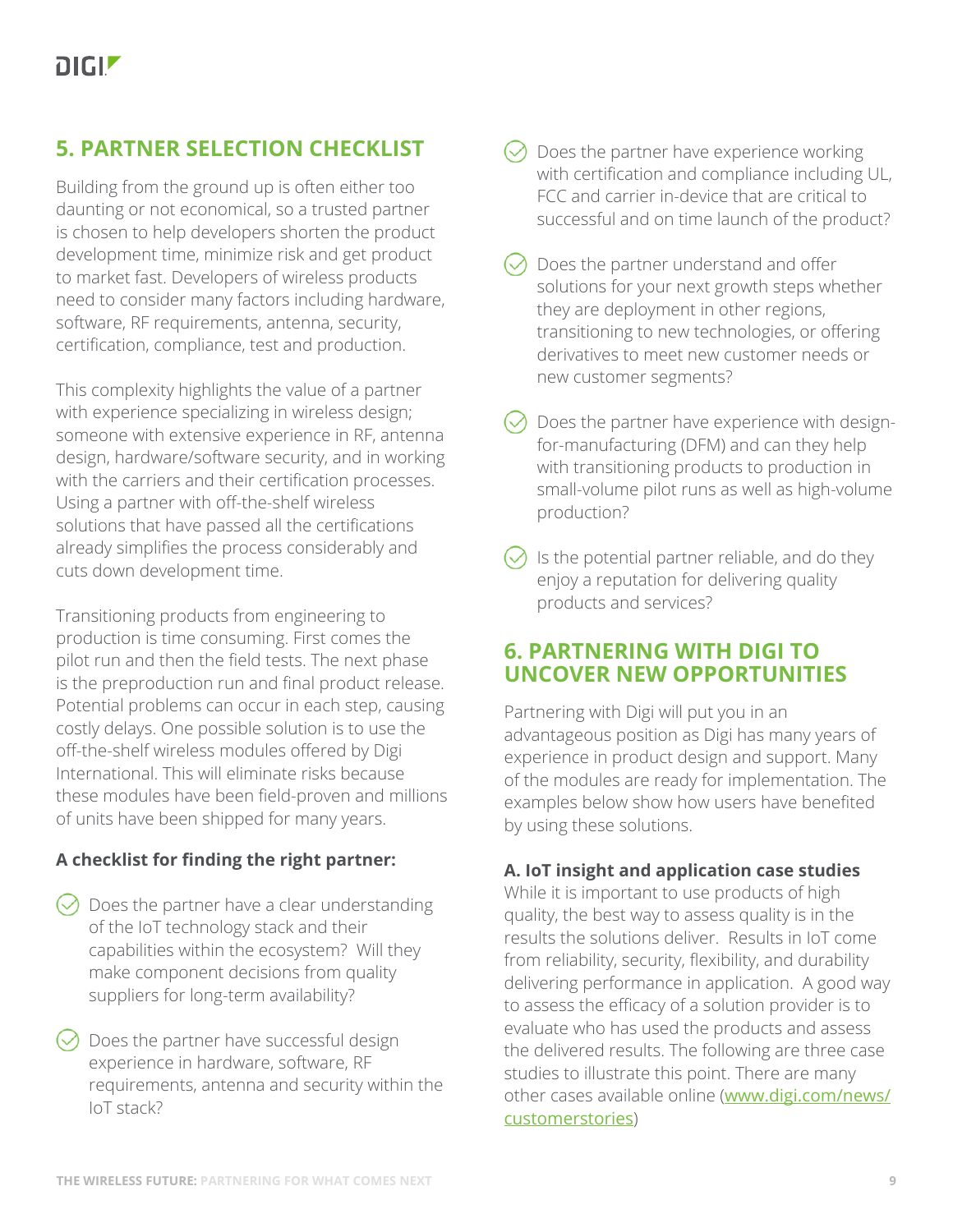**Case 1:** Digi XBee® module used in NASA's SORAEX-8 suborbital flight

National Aeronautics and Space Administration (NASA), as part of a program to determine potential applications of wireless technologies in space, launched the Flight Opportunities Program which used the Digi XBee module. SOAREX (Sub-Orbital Aerodynamic Re-entry Experiments) payloads (eighth of the series) were delivered by a suborbital rocket to roughly 250 miles above Earth to test a new "Exo-Brake" technology. The Exo-Brake is used to help the satellite to decelerate before re-entry to Earth. Digi XBee function was used to monitor the temperature, air pressure and performance, including 3-axis acceleration of the Exo-Brake.

### **FIGURE 4**

Courtesy of NASA Wallops Flight Facility <http://bit.ly/2CUUcAb>



**Case 2:** Chicago area commuter-rail agency turns to Digi to increase ridership with free internet access



**FIGURE 5:** Digi TransPort® 50-channel high-performance GPS receiver provides reliable Wi-Fi services

Thousands of passengers commute daily to and from Chicago. Some come from as far as South Bend, about 100 miles away, and they expect to have reliable Wi-Fi during their commute. The Northern Indiana Commuter Transportation District (NICTD) tried two times to initiate a Wi-Fi project without success. With Digi TransPort, a compact, mobile-access LTE router which supports 120 clients securely, NICTD can remotely monitor the performance of the system using the device health reports built on the Digi Remote Manager. Finally, the Digi TransPort 50-channel high-performance GPS receiver was used to provide reliable services. "I've known Digi for a long time and have always found that their products are super-reliable, so we decided to try a pilot program on 10 of our 82 cars, and it has worked very well," commented Boris Matakovic, Chief Information Officer of the Chicago Area Commuter-Rail Agency.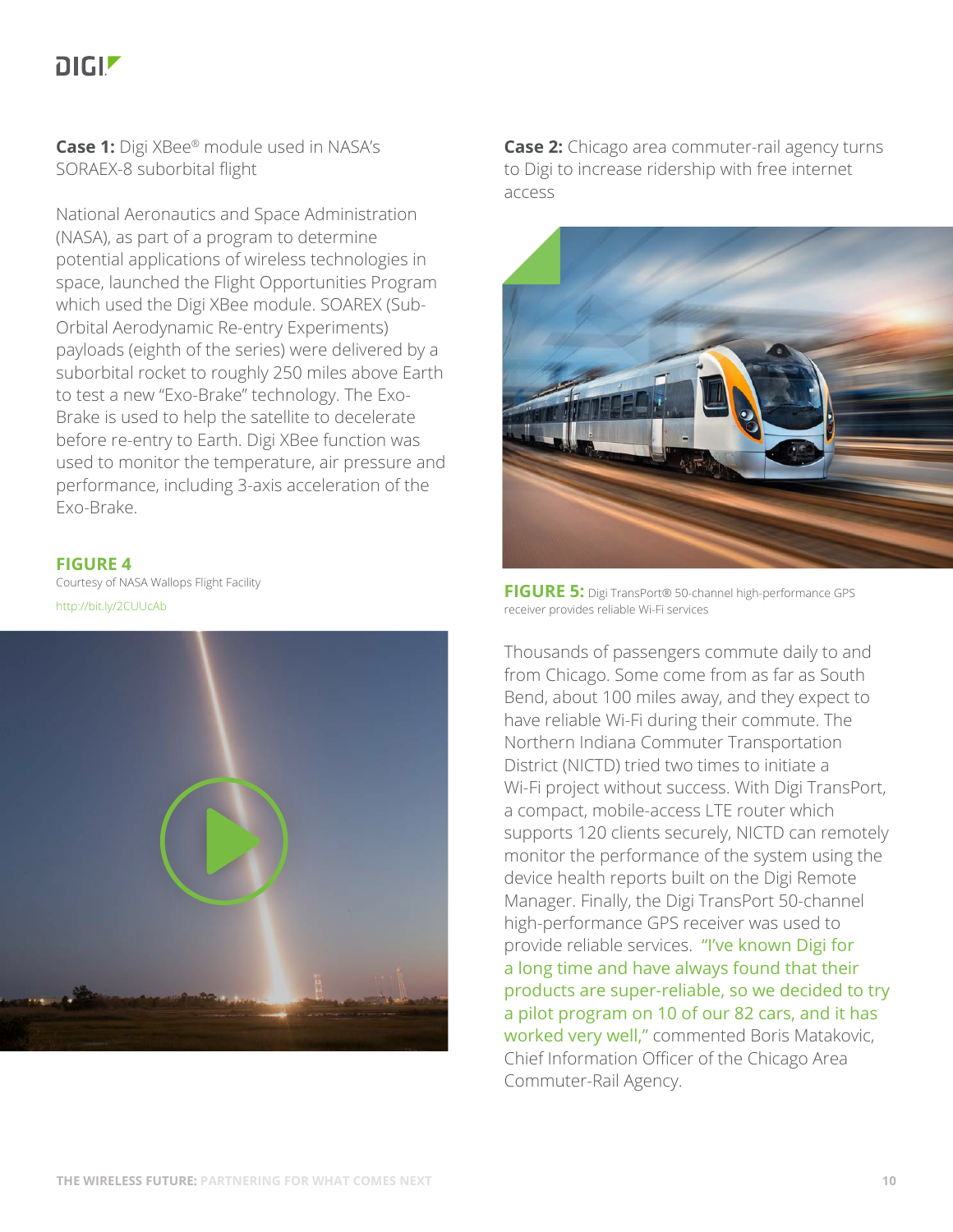

**Case 3:** U.S. Water provides water treatment solutions to industrial clients across North America

### **FIGURE 6:**

Waste water treatment facility

U.S. Water had a problem. They needed an M2M strategy to help them to efficiently monitor and aggregate data from field equipment, so they can compete with larger and more established companies. They went in search of the right company with the right solution. "We looked at a number of solutions providers. Digi had the resources, products and experience U. S. Water required," said Henk. "Most importantly, Digi provided the support and assistance on the development of the complete solution – not just a portion of it."

Digi provided strategic direction to U.S. Water with a complete connectivity solution by

leveraging the Verizon alliance. Digi's end-to-end solution included consulting services, hardware products and Digi Remote Manager. The U.S. Water controllers located at customer sites were connected to the cellular routers, allowing access to data points from local controllers. Additionally, Digi XBee tank sensors were used to collect data from dispersed water tanks and sent to centralized cellular gateways. Now U.S. Water can connect 300 remote controllers and sensors into the complete system. This has helped U.S. Water to create supply chain efficiency and put them in total control.

The applications in space by NASA, Wi-Fi by Chicago Area Commuter-Rail Agency and data monitoring by U.S. Water demanded safety and reliability. These are just a few of the many projects Digi International has completed, successfully delivering results and earning the trust of customers.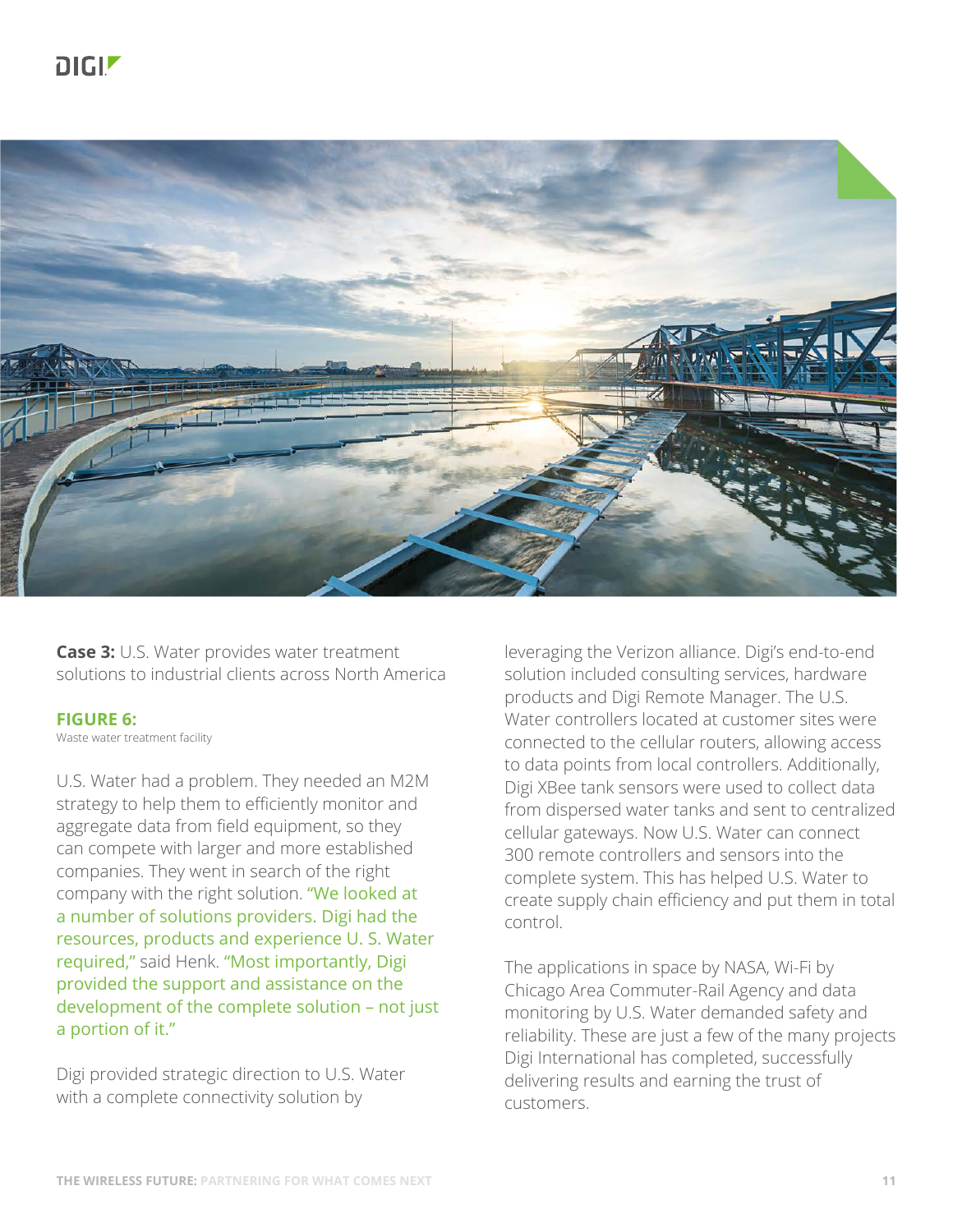**B.** Digi offers both experience and solutions. Getting new products to market fast will help foster leadership position. As described earlier, there are multiple steps to ensure quality products are designed and produced. It requires investments and time. Using a proven product will shorten the design cycle, as Digi has invested over the years in creating various wireless modules which have

been field tested, certified and secured. As shown in Figure 7, whatever your wireless design requires, chances are there is a good fit for you. Offerings from Digi include many versions of RF and cellular modules with support of Wi-Fi, Bluetooth, ZigBee, 4G, 802.15.4 and more. The broad range of products covers many industries including food service, healthcare, energy, industrial, retail, smart cities and transportation logistics.

| <b>FAMILY</b>                     | <b>FREQUENCY/</b><br><b>BAND</b>                                    | <b>PROTOCOL</b>                                                                   | <b>DESCRIPTION</b>                                                        | <b>RF LINE</b><br><b>OF SIGHT</b><br><b>RANGE</b> | <b>FORM FACTOR</b> | <b>DEVELOPMENT</b><br><b>KIT PART</b><br><b>NUMBERS</b> | <b>RF Data</b><br>Rate                                 | <b>CURRENT</b><br><b>DRAW TX/RX</b>      | <b>CERTIFIED</b><br><b>REGIONS</b> |  |
|-----------------------------------|---------------------------------------------------------------------|-----------------------------------------------------------------------------------|---------------------------------------------------------------------------|---------------------------------------------------|--------------------|---------------------------------------------------------|--------------------------------------------------------|------------------------------------------|------------------------------------|--|
| Digi XBee3<br>ZigBee 3.0          | $2.4$ GHz                                                           | ZigBee® Pro                                                                       | ZigBee mesh<br>networking,<br>low-cost,<br>low-power                      | 4000 ft<br>$(1200 \text{ m})$                     |                    | Micro<br><b>SLUM</b><br>Surface Mount                   | XK3-Z8S-WZM                                            |                                          |                                    |  |
| Digi XBee3<br><b>DigiMesh</b>     |                                                                     | DigiMesh <sup>®</sup>                                                             | DigiMesh<br>networking,<br>low-cost,<br>low-power                         |                                                   | Through-Hole       | XK3-DMS-WZM                                             | 250 Kbps                                               | 135mA@19<br>dBm 40mA@<br>8 dBm           | US,<br>Canada,<br>and<br>Europe    |  |
| Digi XBee3<br>802.15.4            |                                                                     | Proprietary<br>802.15.4<br>$\overline{\bigoplus}$                                 | Low cost,<br>low power<br>point-to-multi-<br>point device<br>connectivity |                                                   |                    | XK3-AS-WZM                                              |                                                        |                                          |                                    |  |
| Digi XBee3<br>Cellular<br>$Cat-1$ | <b>LTE Bands</b><br>2,4,5,12<br>Verizon<br>Band 13<br>(Coming Soon) | Verizon, AT&T,<br>Canadian<br>Carriers                                            | Digi XBee3<br>Cellular Smart<br>Modem,<br>LTE-CAT 1                       |                                                   |                    | XK3-C-A1-UT-U<br>(AT&T)                                 | 10 Mbps<br>Downlink /<br>5 Mbps<br>Uplink              | 1Amp / 10uA<br>(Low Power<br>Mode) @3.3V | US and                             |  |
| Digi XBee3<br>Cellular<br>LTE-M   | Verizon Bands:<br>4 and 13<br>AT&T Bands:<br>2, 4, and 12           | AT&T, Verizon,<br>Telus                                                           | Digi XBee3<br>Cellular Smart<br>Modem, LTE-M                              | Cellular<br>Network<br>Coverage                   | Through-Hole       | XK3-C-A2-UT-U<br>(AT&T)                                 | Up to<br>375 kbps<br>Uplink and<br>Downlink            | 550mA/                                   | Canada                             |  |
| Digi XBee3<br>Cellular<br>NB-IoT  | Bands 8 and 20                                                      | Vodafone,<br>Deutsche<br>TK, Orange,<br>and others that<br>support these<br>bands | Digi XBee3<br>Cellular Smart<br>Modem,<br>NB-IOT                          |                                                   |                    | XK3-C-N1-UT-E                                           | Up to<br>27.2 kbps<br>Downlink,<br>62.5 kbps<br>Uplink | 20uA (Power<br>Save Mode)<br>@3.3V       | Europe                             |  |

## **FIGURE 7: DIGI XBEE3™ SMART MODULES**

© Copyright 1996-2018 Digi International Inc. All rights reserved. 91004247 A1/1217